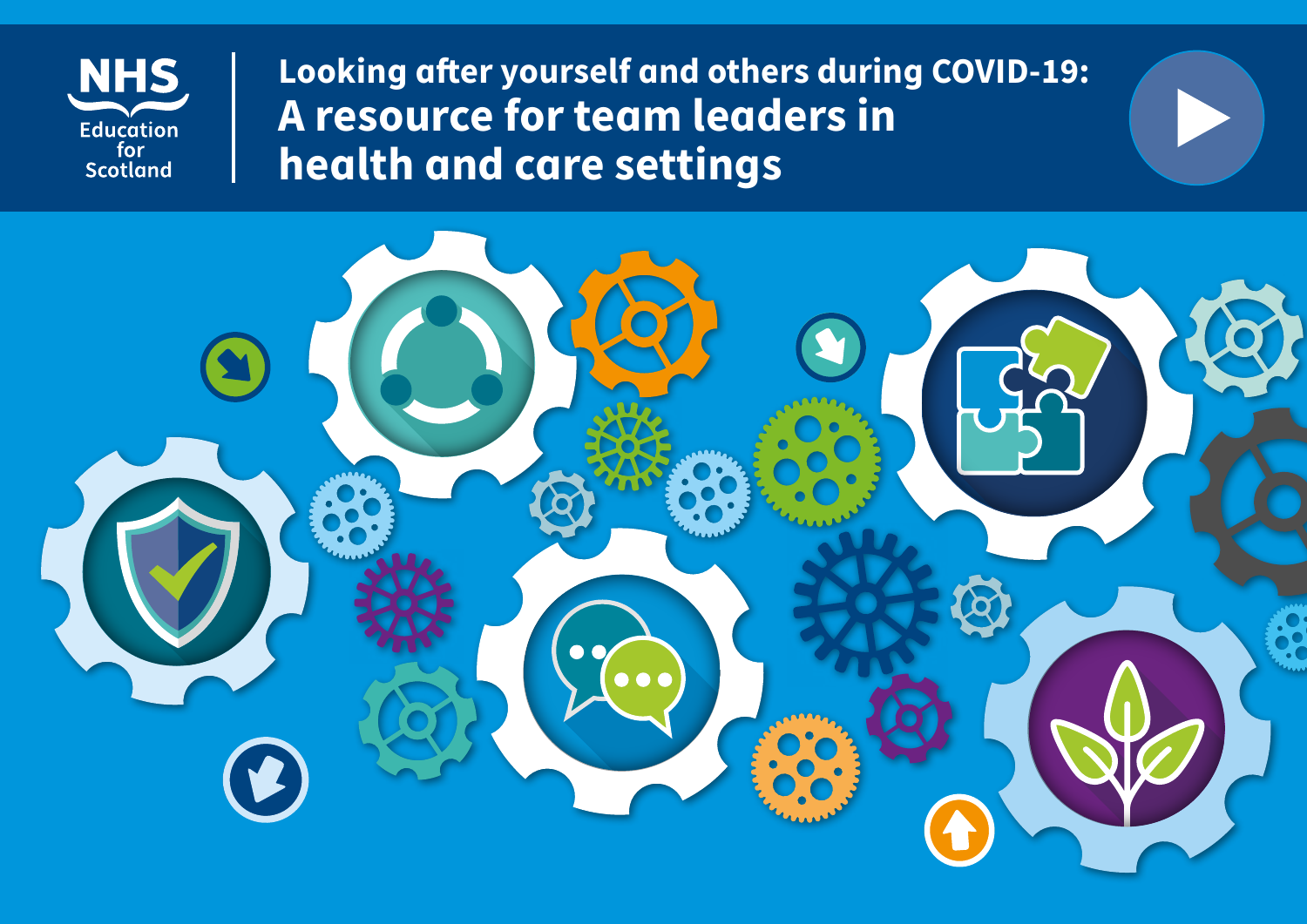

# **Introduction**

We need to create a climate of kindness, trust and compassion...to get through to the other side of this; stronger, better, wiser

**Professor Michael West, The Kings Fund (2020)**

As a leader of a team you are already skilled in communicating, supporting and building relationships with the people in your team, and with the people your team provides care for. In the context of the COVID-19 outbreak, you will be challenged to use those skills in a fast-changing environment as Scotland's health and care sector faces its biggest challenge to date.

During this crisis, you may be asked to step up to leadership, or to take on more responsibility in your current role. Your skills are needed more than ever now as staff, and people in your care along with their loved ones will be understandably anxious and have many questions. Being a leader is not about having the most senior position, it is about creating the right conditions for the team to be the best it can be; especially in uncertain times.

This learning resource is designed for anyone who leads, in any capacity, in any health and care organisation. It is designed to support your understanding, knowledge and skills, and to give you confidence as a leader that you are doing the right things and supporting others to do that too.

The resource has five easy to navigate sections which allows you dip in and out of the resource in small bite sized pieces of learning:

- **01 | Working collaboratively**
- **02 | Preparing and sustaining yourself**
- **03 | Supporting and sustaining your team**
- **04 | Going home safely, protecting yourself and those around you**
- **05 | Tools to support your team**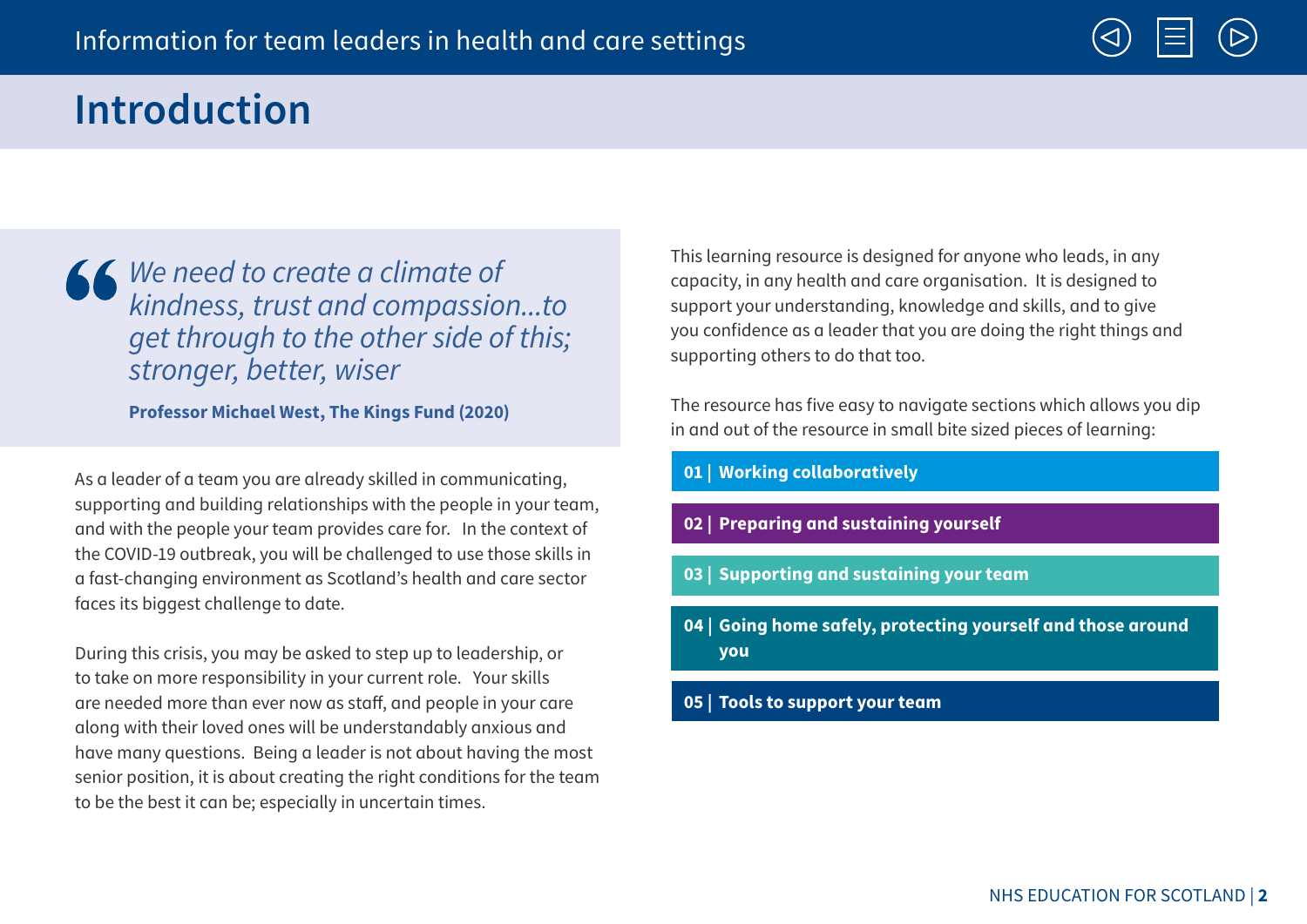

# **Contents**

| 01   Working collaboratively                                     |    |
|------------------------------------------------------------------|----|
| 02   Preparing and sustaining yourself                           |    |
| 03 Supporting and sustaining your team                           | 08 |
| 04   Going home safely, protecting yourself and those around you | 10 |
| 05   Tools to support your team                                  |    |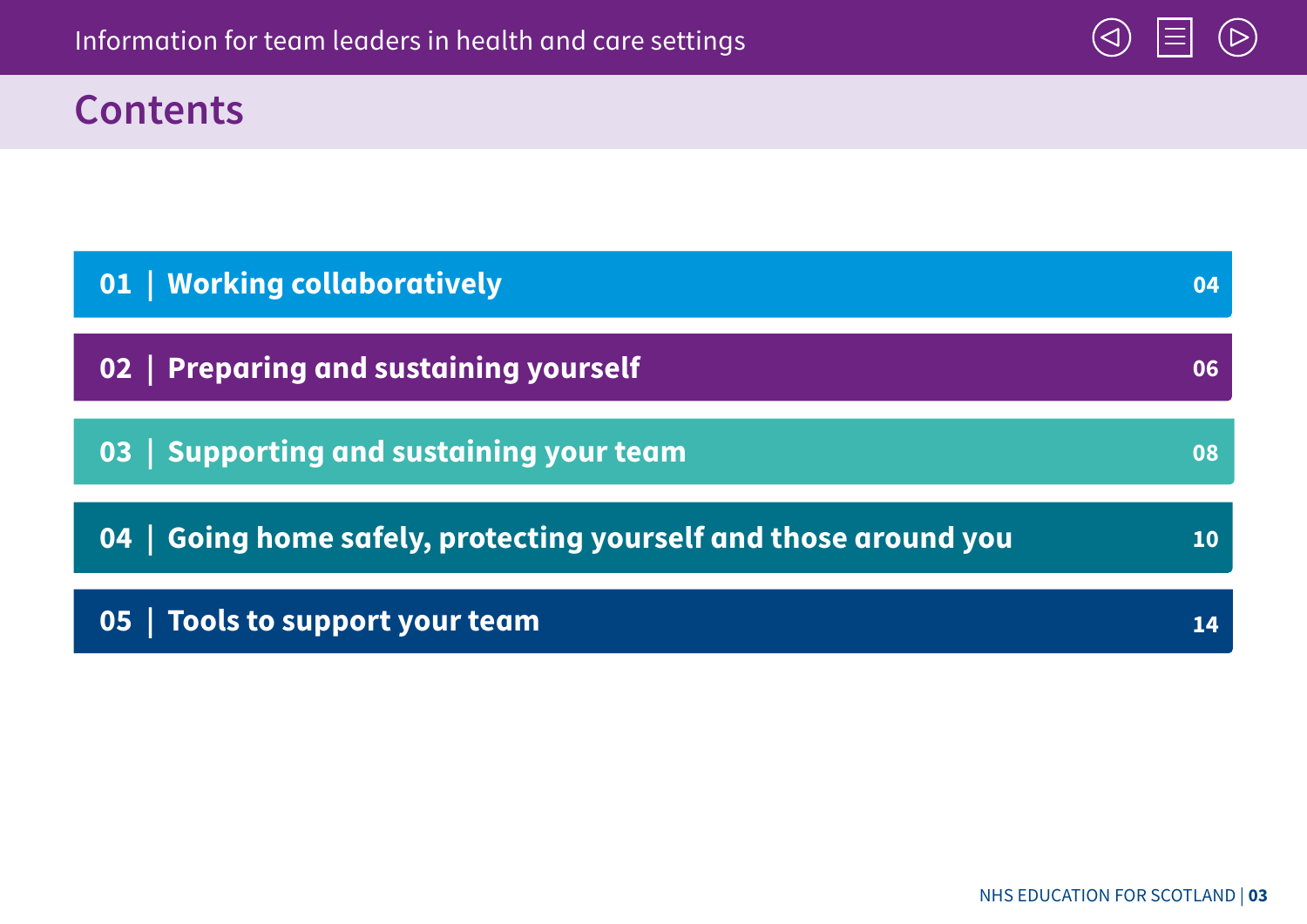

### **01 | Working Collaboratively**

Collective leadership is a leadership in which all staff take responsibility for ensuring high quality patient care and all are accountable

**Professor Michael West, The Kings Fund (2015)**

The current situation is unprecedented however, supporting the delivery of safe, effective and person-centred care must still be core to everything we do as health and care staff.

As a leader, using your knowledge, skills and networks to collaborate with and influence others will be key to ensuring the teams objectives are achieved.

 You will be called upon to demonstrate your leadership and influence and encourage others by how you work in partnership with people who use your service, as well as colleagues in your own team and across many new partners.



**Collective leadership offers a framework for you to be the best leader you can be in these challenging times for all health and care staff. Only by working together in this way will we be able to maximise our effectiveness.**

**01**

**02**

**05**

Based on the work of Harvard Professor Amy Edmondson, there are three things that the King's Fund say that you as a leader can do to support team members at this time, particularly if the team is new:

- **Let go of the need to have all the answers**, free yourself from feeling you should know everything. This may free others to pitch in to collective problem-solving and may help you all feel more in control
- **Make some time to connect**, even if it's briefly, and get to know your new teammates, what they bring and how they can contribute – they may surprise you
- **Be curious and welcome curiosity** to make it easier for people to share their ideas and concerns and worry less about hierarchy or what people will think of each other'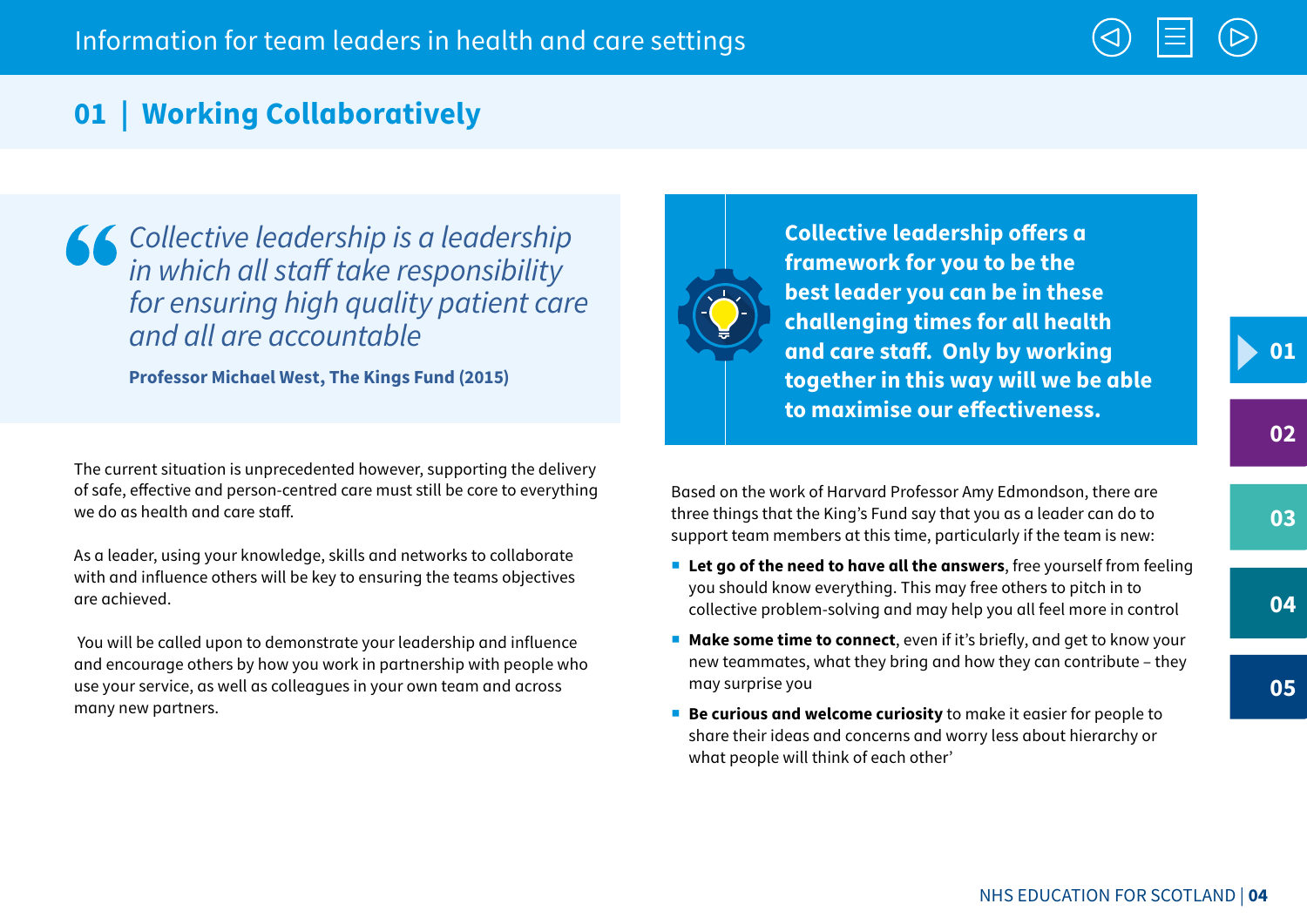# **01 | Working Collaboratively**



#### **Key Points**

- **Supporting the delivery of safe, effective and person-centred care must still be core to everything we do as health and care staff**
- **As a leader and manager, you need to value the strength, experiences and perspectives of others**
- **Try to remain curious**
- **Remember to connect with all your team regularly, even if it is only briefly**

### **Useful resources**





**Covid-19: why compassionate leadership matters in a crisis' (Blog by Suzie Bailey and Michael West)**

**05**

**01**

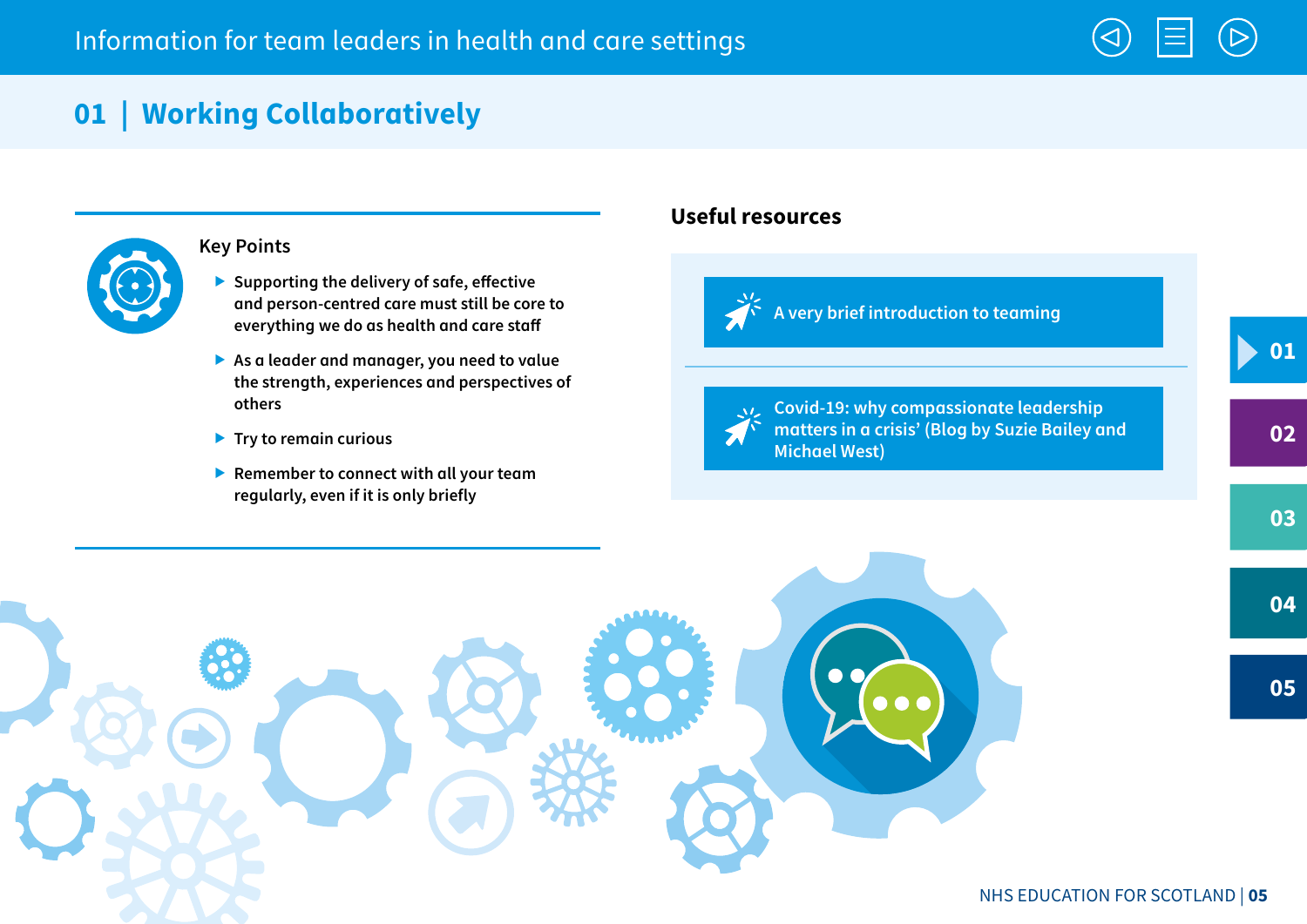

# **02 | Preparing and Sustaining Yourself**

# Kou can't pour from an empty cup **Norm Kelly via Twitter.com**

It is important that you look after yourself so that you can help your team and others around you to do the best, they can with what they have and what they know.

At this time of uncertainty and stress it is important you are aware of your own personal signs of stress and are kind to yourself so it will also be important that you understand how to keep yourself physically and mentally well and able to respond flexibly, particularly at this time of enforced and rapid change.

This is often called being 'resilient' but what does that mean?



### **Resilience:**

- $\blacksquare$  is being able to survive in the face of stressful or traumatic situations
- $\blacksquare$  is well researched by psychologists, we know that human beings are capable of overcoming danger, risk and misfortune and that individuals and communities can adapt and rebuild their lives even following overwhelming misfortune
- does not prevent feelings of anguish, sorrow or grief but the difference lies in the ability to work through these emotions
- $\blacksquare$  is not something that you are genetically programmed with or born with
- is not a character trait it can be learned by anyone, but this requires time and effort

Developing resilience is personal to each one of us. Everyone will react differently to stressful life events therefore it is important that an individual approach is adopted. This will reflect cultural influences whether at a societal level or relating to specific culture of one's own family background. As a team leader you need to consider this for the members of your team and encourage them to look after their own resilience too. You will find more resources and tools to support you and your team in Sections 4 and 5 of this resource.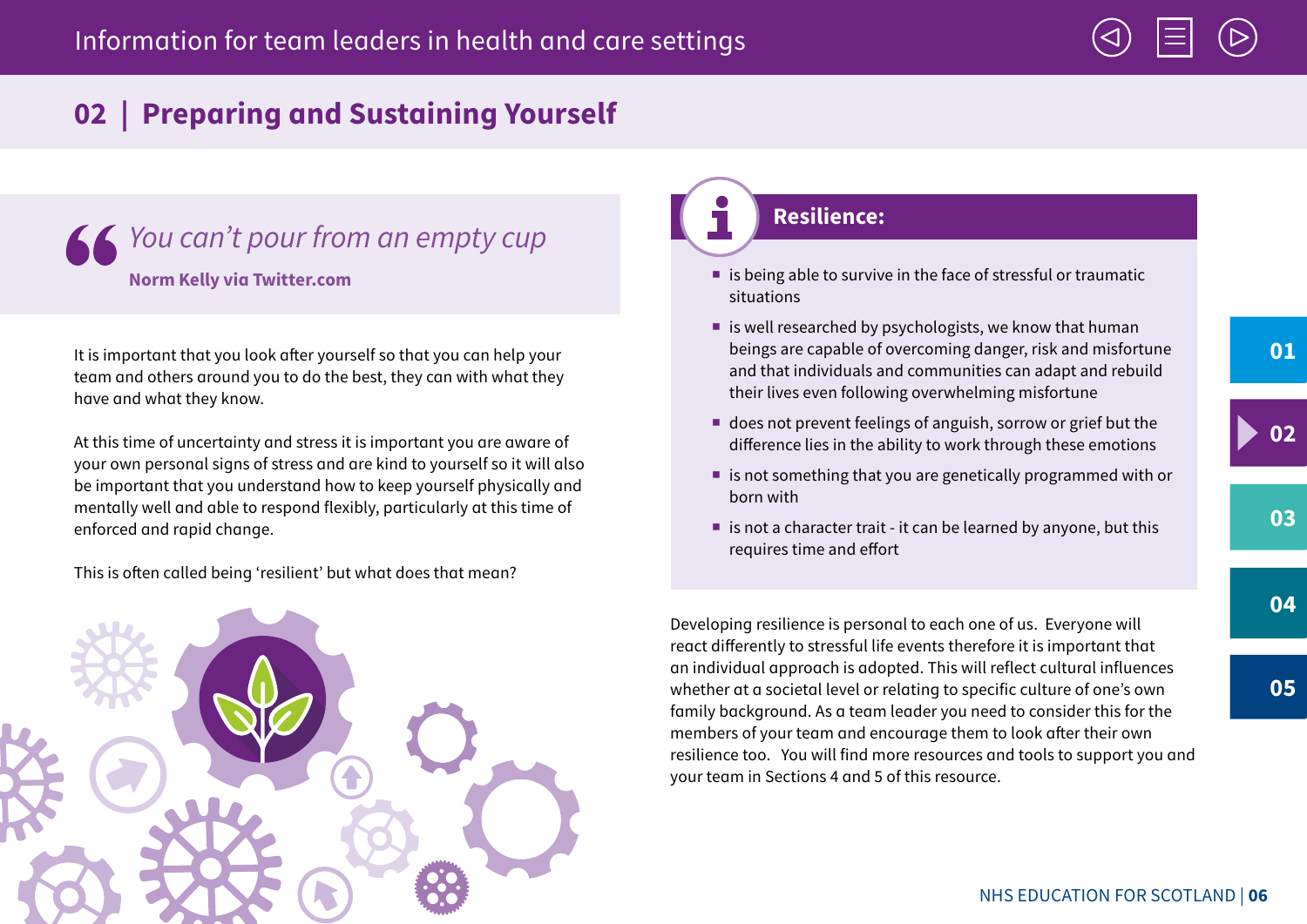

# **02 | Preparing and Sustaining Yourself**



#### **Key Points**

- **To look after others, you must first look after yourself**
- **We're all in these strange and challenging circumstances together, trying to do the best we can with what we have**
- **This situation is going to last for some time, "a marathon rather than a sprint", so making sure you pace yourself is going to be important**
- **Being aware of your own emotions and stress levels will help you manage and lead others through theirs**
- **Being a leader and a role model means others will look to you for guidance and as an example - remember 'the standard you walk past is the standard you accept'**
- **Keep yourself safe, keep your practice safe If you see something that doesn't look right, or if you're worried about something then say so**
- **People react differently to fear, worry, anxiety. It's OK to feel that way and how you feel will change from day to day; accept that - try and be in the moment**
- **Take one step/hour/day at a time**
- ▶ Some things will be out of your control; accept this and be **ready for it**
- **Ask for help and support**

### **Useful resources**



**Psychosocial and mental health and wellbeing support for staff**





**Developing self-awareness (45 minutes in duration)**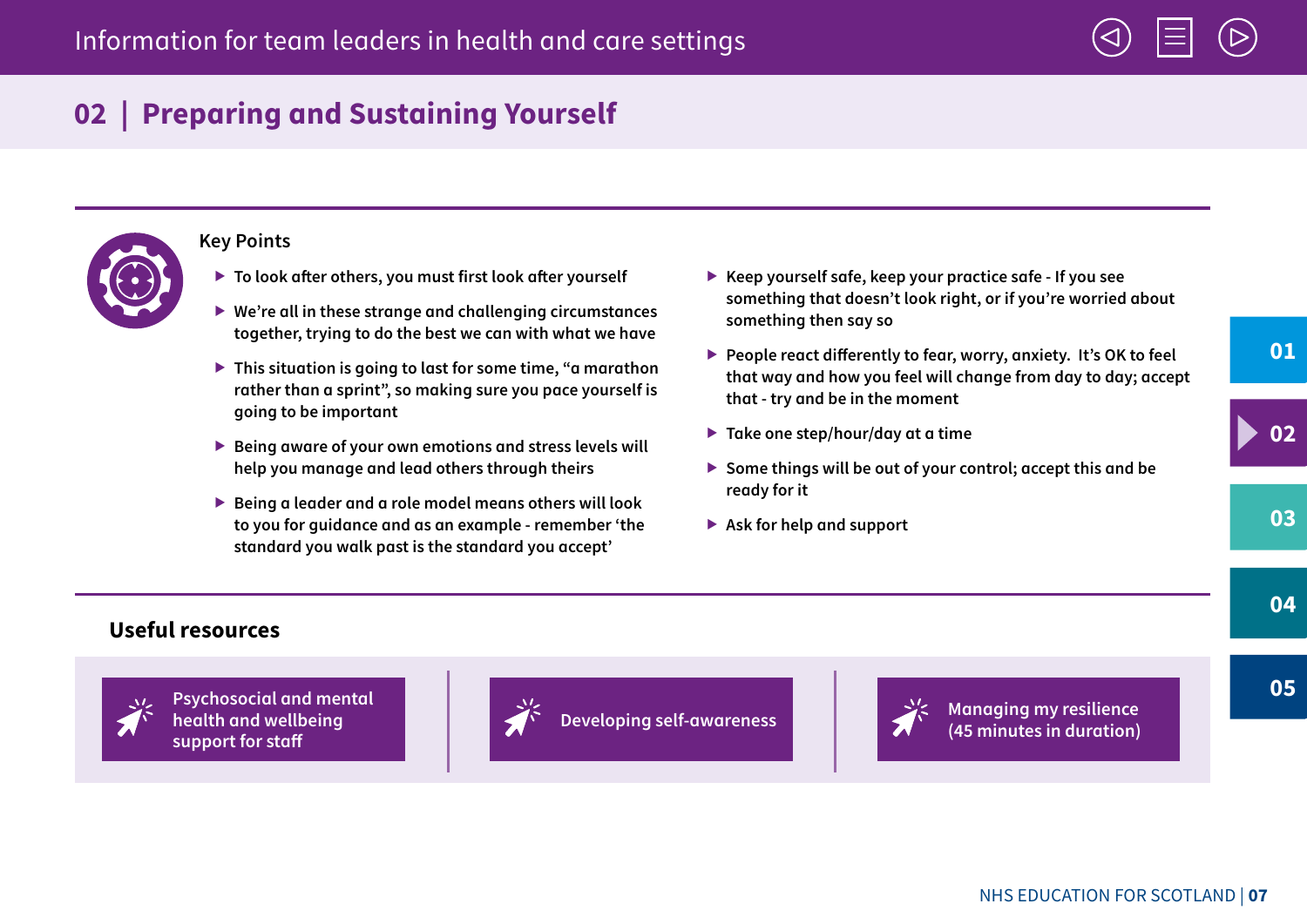

### **03 | Supporting and sustaining your team**

### A leader is someone who can get things done **through** other people **Warren Buffet**

You are a team manager and leader for a reason. Use what you know to help your team to do the best they can with what they have and what they know.

To support and sustain your team in the context of COVID-19, watch these two very helpful videos, each only five minutes long where Professor Michael West, The Kings Fund (2020), explains the important behaviours leaders and team members need to adopt to maximise individual and collective effectiveness while keeping people safe and achieving good outcomes for people:

- **Effective Teamworking during the COVID-19 crisis**
- Looking after colleagues during the COVID-19 crisis

As a leader you have a key role in being clear about roles, responsibilities and the team's shared purpose. Trust is key, trust in ourselves as leaders and trust in our colleagues and partner organisations. This is not a time for criticism or blame, as our Project Lift colleagues remind us, we are "all in this together."

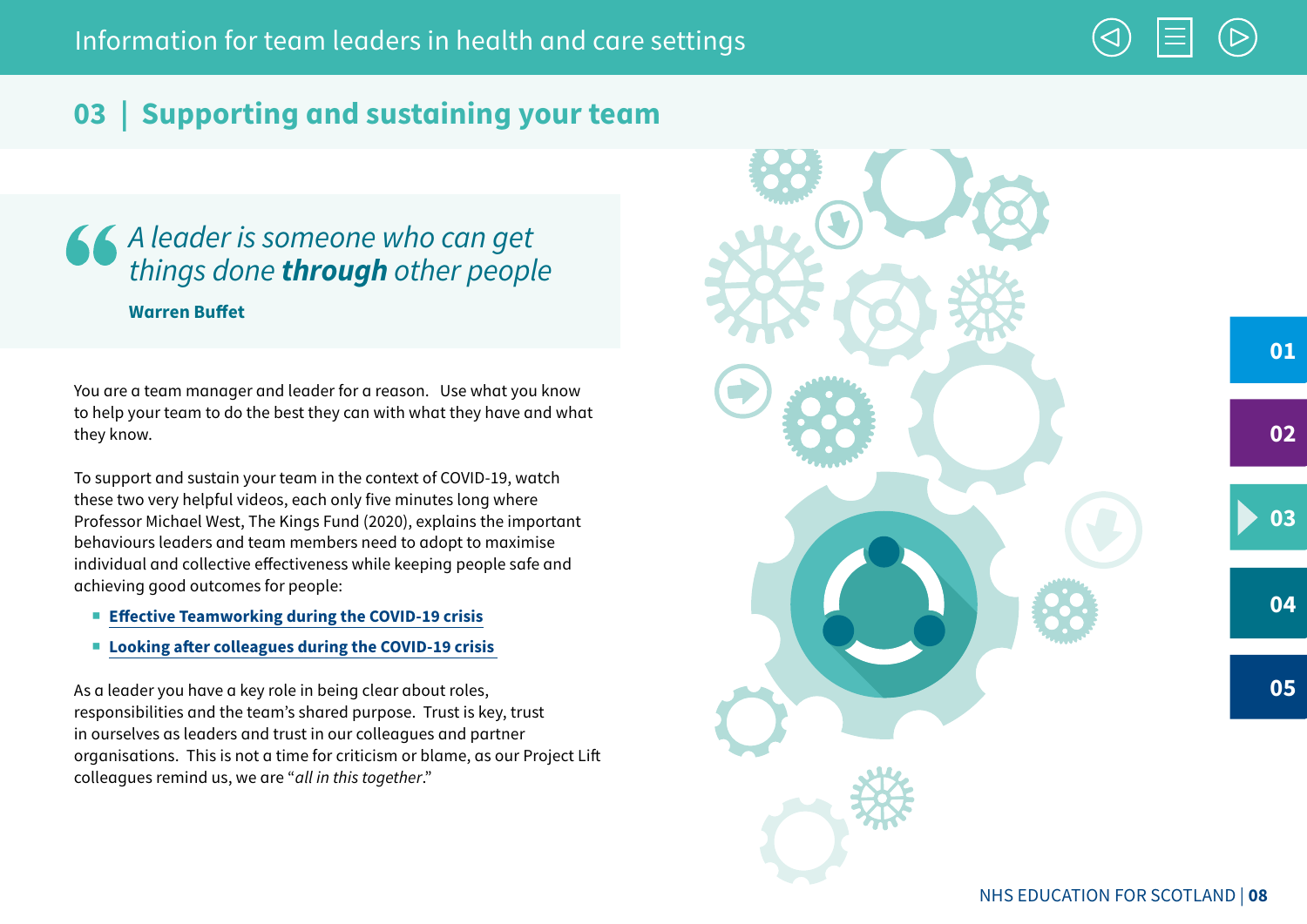

# **03 | Supporting and sustaining your team**



#### **Key Points**

- **You are a team leader for a reason you will take the knowledge, skills and expertise you have with you, no matter where you work or move to during this crisis**
- **You don't need to have all the answers: use the knowledge, skills, strengths and expertise in your team**
- **You don't need to do everything: your team are there to contribute, so let them do so**
- **Your team don't all have to agree, but they do need to find a way to work together. Help them to do that**
- **Encourage team members to build their self-awareness and ability to interpret what is happening for them**
- ▶ Trust when you are the right person and step in, trust when **someone else is the right person and let them step in**
- **If you are in a situation that you are unsure about, look to your left and look to your right, gauge the expertise in the room**
- **Let your team know they are important and what they are doing is appreciated**
- **Share your hopes for the team; encourage them to be the best they can be**
- **Encourage them to be flexible, creative and adaptable**
- **Encourage them to support each other**
- **Share information freely, no one likes a vacuum**

**01**

**05**

### **Useful resources**





**A personal message from** 





**Questions to support each other to get through the day**



**Responding to the COVID-19 crisis; Don Berwick**



**Leadership Links** 

#### NHS EDUCATION FOR SCOTLAND | **09**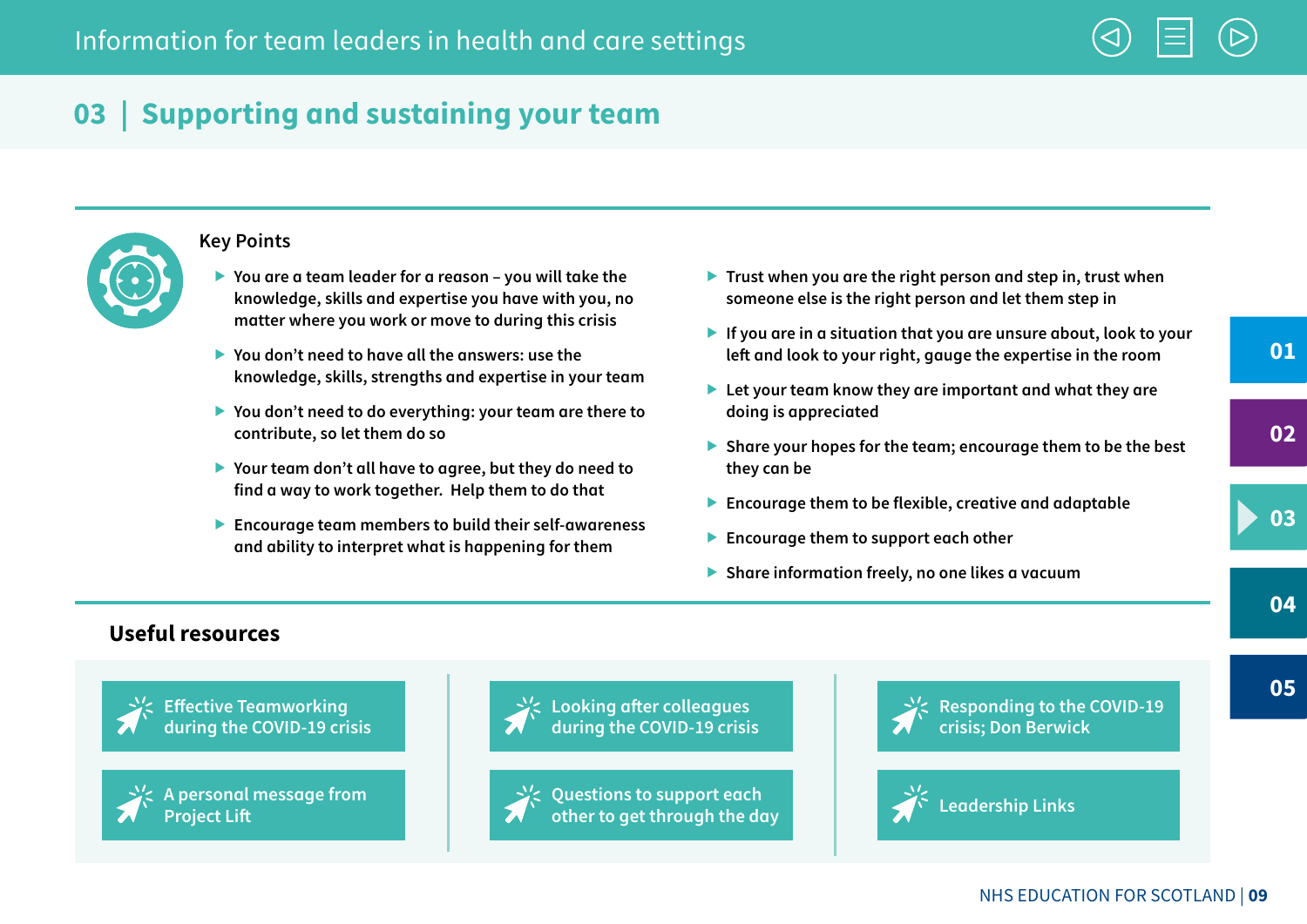

It's really okay for there to be times when you stop putting everyone else first and just do what's best for you

**Tracey Leech, LessonsLearnedinLife.com**

The current COVID-19 pandemic will affect us all in different ways: physically, emotionally, socially and psychologically. Staff across health and care settings will experience varying levels of stress and distress at points.

We all need to look after ourselves first before we are able to take care of other people. We are all affected by the current crisis, we have stresses and worries of our own which we need to be aware of.

You might feel there is increased pressure to work longer hours, or to constantly respond to e-mails and messages, but we all need to have time away from work so that we can clear our head and recharge ourselves by having time with people we love and who love us. Having hobbies you enjoy, fresh air, exercise, pets, relationships; all these things brings balance to our lives outside work. This matters more now than ever, therefore make time to look after yourself a priority – your wellbeing matters.



### **Reframing how we see the world can help too, so please remember:**

- People react differently to fear, worry, anxiety. It's OK to feel that way and how you feel will change from day to day; accept that - try and be in the moment
- This situation is going to last for some time "a marathon rather than a sprint" so making sure you pace yourself is going to be important
- Keep yourself safe, keep your practice safe. If you see something that doesn't look right, or if you're worried about something then say so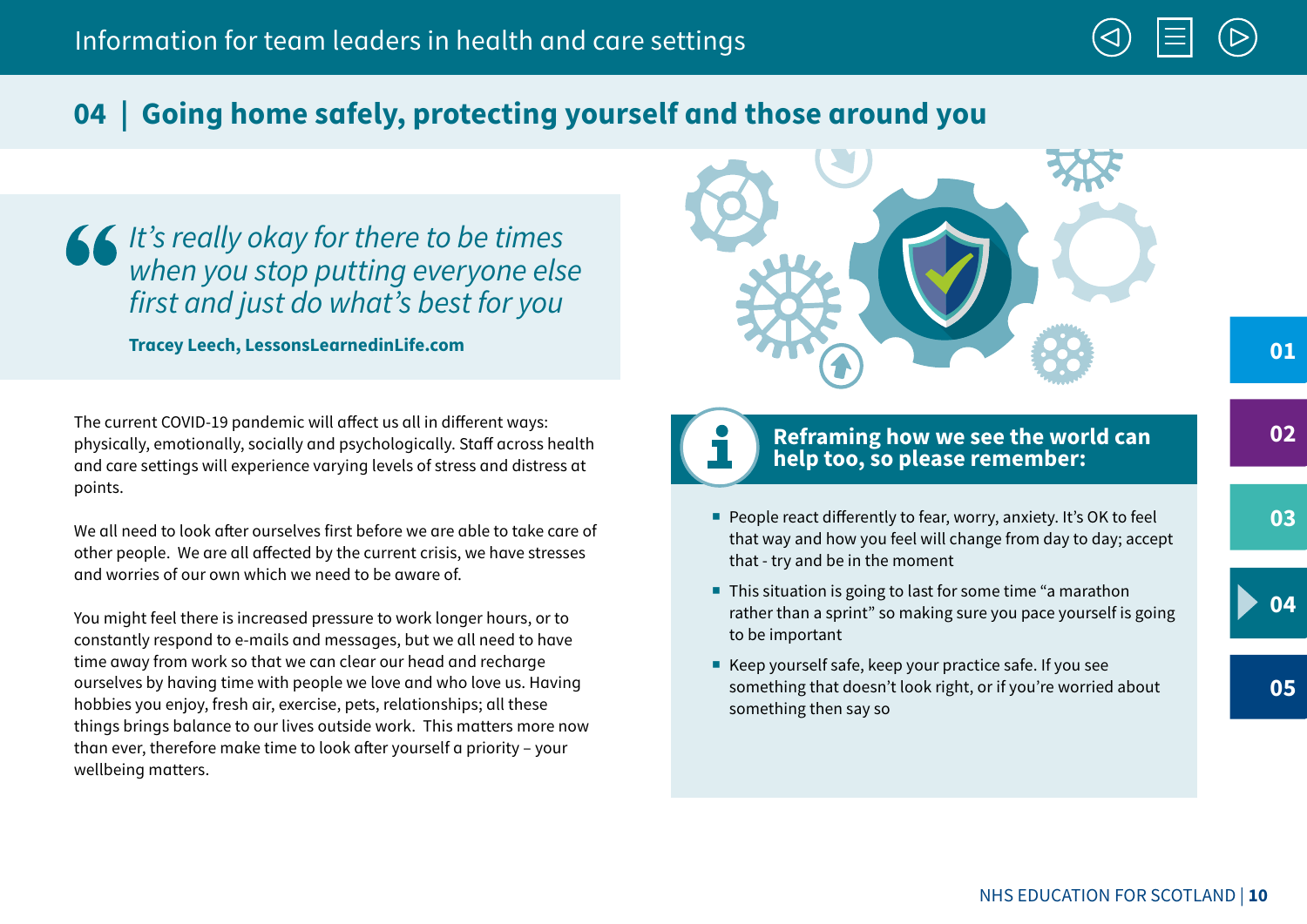

#### **Key Points**

- **Try to take five minutes each day before you go to work and when you come home to be kind to yourself and just be in a quiet space and breath slowly**
- ▶ Know when it is time to go home and do things **that energise you and give you joy**
- **Find ways to relax when you are home, whether it is mindfulness, exercise, yoga or DIY, playing music and singing along (even though you will never sing like Madonna)**
- **Make time for some daily exercise whether just a walk or something more energetic**
- **Think about five things you are grateful for and write them down**
- **Have some time in your day for a personal journal, often when you do this it becomes a useful reflective account and provides and outlet for your thoughts**

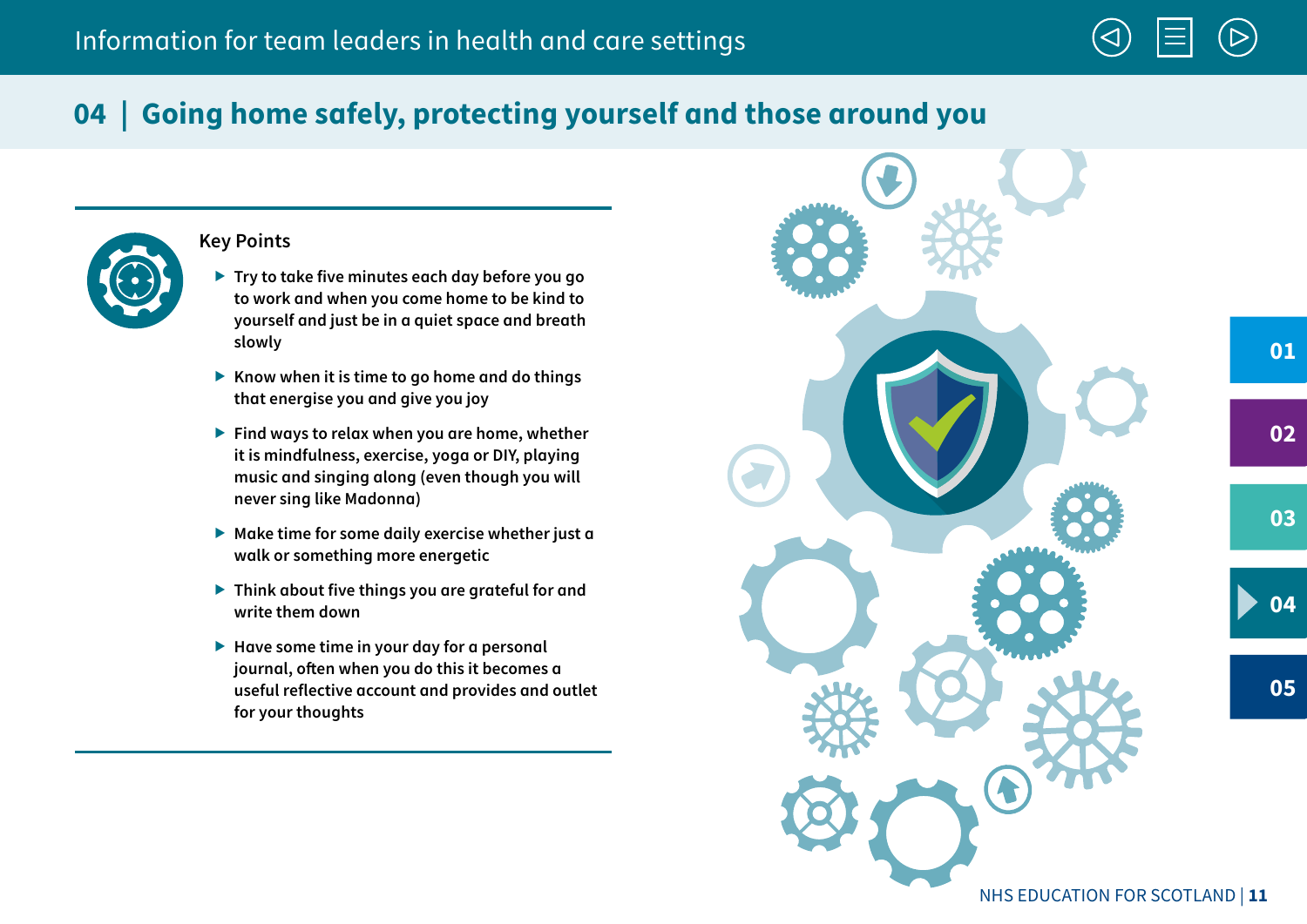### **Resources for protecting yourself and others**

We all need to have confidence we are keeping ourselves and those we live with safe. As the guidance is changing as the pandemic progresses, it is important to ensure you and the team are following the most up to date guidance regarding Infection prevention and control (IPC) both at work and on returning home.



**NES: Protecting yourself and your workplace environment**

**HPS: COVID-19 guidance for infection prevention and control in healthcare settings**

There are four downloadable posters on Personal Protective Equipment (PPE) guidance developed by Health Protection Scotland – these can be an effective way to reinforce the policy message for your team in a visual way. Available as large (A3) and small (A4) versions



**Personal Protective Equipment (PPE) Guidance posters**

It is equally important during this crisis that you make time to unwind, focus on what you need to be resilient and allow yourself to have some fun. We have a useful page on TURAS Learn to host resources for staff wellbeing and mental health



**Turas Learn: Resources for staff wellbeing and mental health**

**Going home checklists** – your employer may already have a going home checklist, if not you can download this NHS Education for Scotland version



**Going Home Checklists**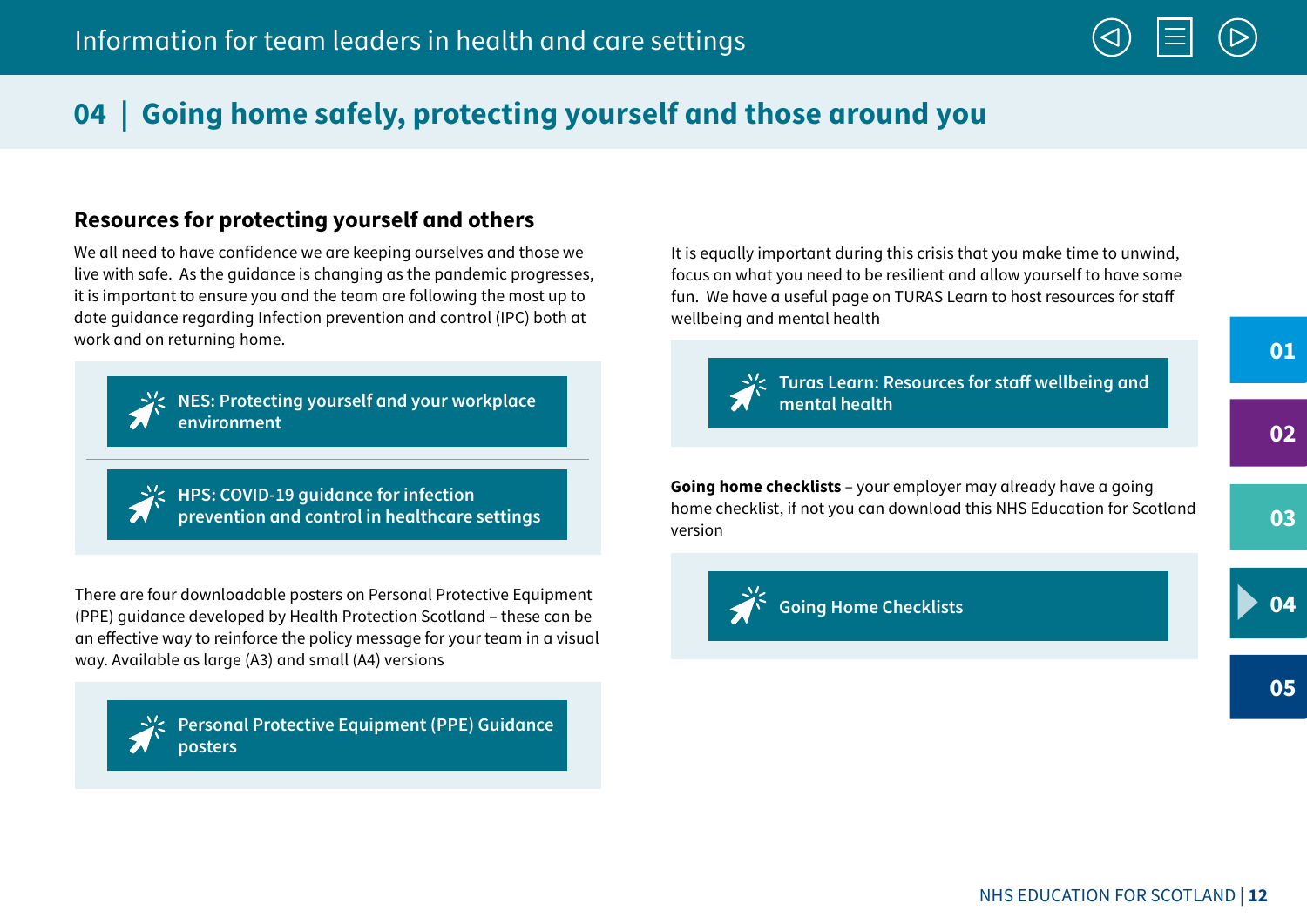

### **Resources for self-care**

Self-care matters more than ever during this crisis, here are some more resources to help you and your team find practical and fun ways to relax and recharge your batteries:



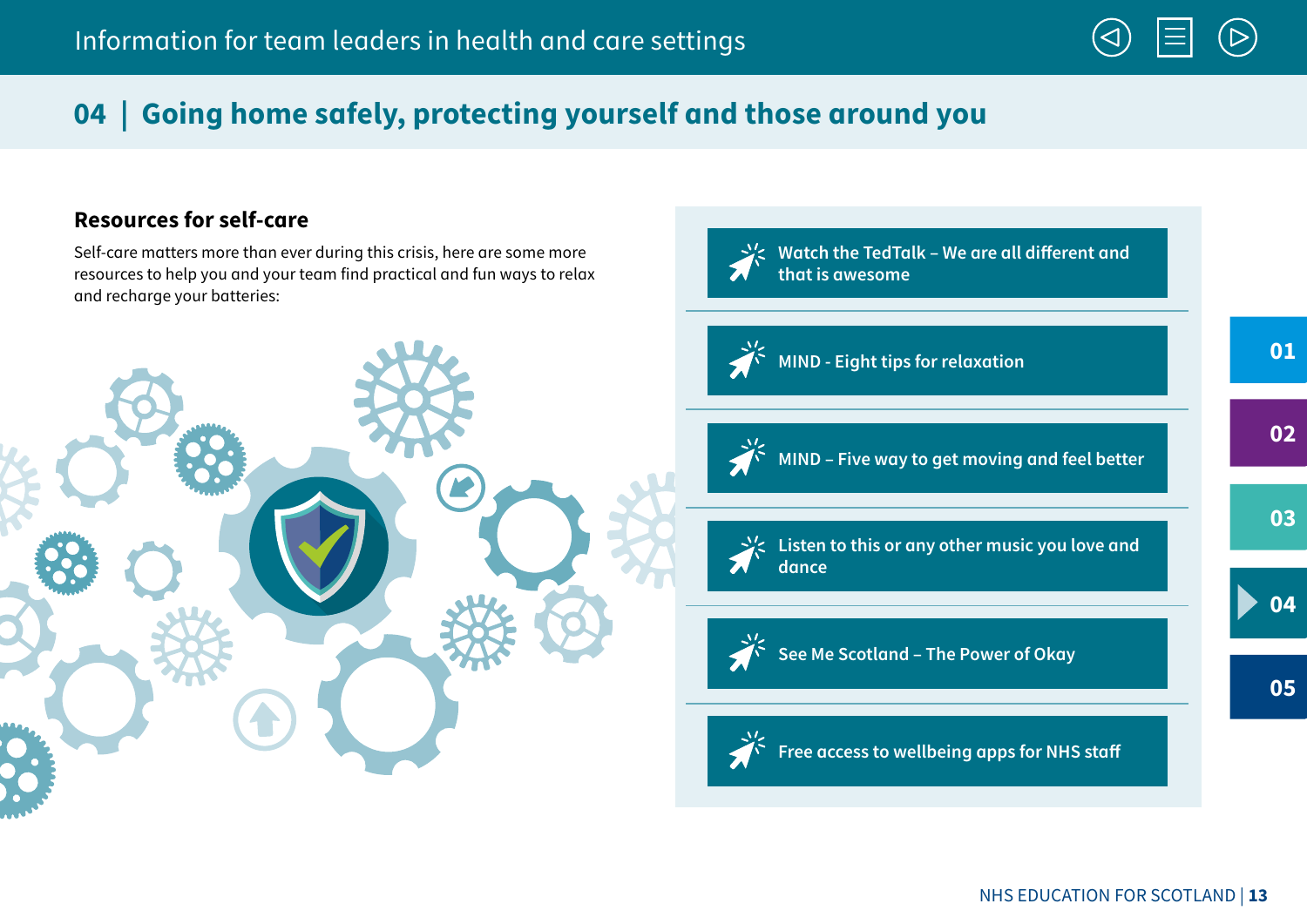

# **05 | Tools to support your team**

### **01 | Psychological First Aid (adapted)**

#### **DURING WORK**

#### **Behaviours**

- Permission from self and others to take breaks in a safe environment
- $\blacktriangleright$  Fat and drink well
- ▶ Pace yourself

#### **Thoughts**

- **Focus attention on what you can control**
- ▶ Notice a limit rumination
- Understand normal responses to stress
- Notice your own stress response, acknowledge it is OK and normal to feel stress
- ▶ Take mental 'breathing space' breaks when physical ones may be impossible

#### **Social connections**

- ▶ Opportunities for regular check in with colleagues
- $\triangleright$  Work with a buddy where possible
- $\blacktriangleright$  Maintain a connection with outside support in breaks



- ▶ Do a physical 'check in' -"Am  $\overline{O}$ K $\overline{O}$ "
- What steps do I need to take to be OK?
- Who can I speak to / what do I need?

#### **Thoughts**

- ▶ Take a moment to say to yourself "Today's shift" is over. I have done what I can"
- Reflect on your day and acknowledge your feelings. What went well?
- Intentionally switch your attention to home, restore, recharge, replenish and rest

#### **Social connections**

- ▶ Connect and share with colleagues
- Check on your colleagues before you leave. Are they OK?

### **AT HOME**

#### **Behaviours**

- **B**alance try to plan activities that you know help you relax and that provide light to the shade of the day's work
- $\blacktriangleright$  Prioritise rest, exercise and eating
- Plan a wind-down routine to sleep

#### **Thoughts**

- **A**wareness notice the day's impact on your Body, Emotions, Relationships and Activity
- Plan a wind-down routine to mentally and physically disconnect from work
- $\blacktriangleright$  Take time to consciously switch off mentally from work

#### **Social connections**

- **C**onnection create and sustain mental and physical connections to people and activities that are important
- Connect also to your values why is this work important to you and your community?

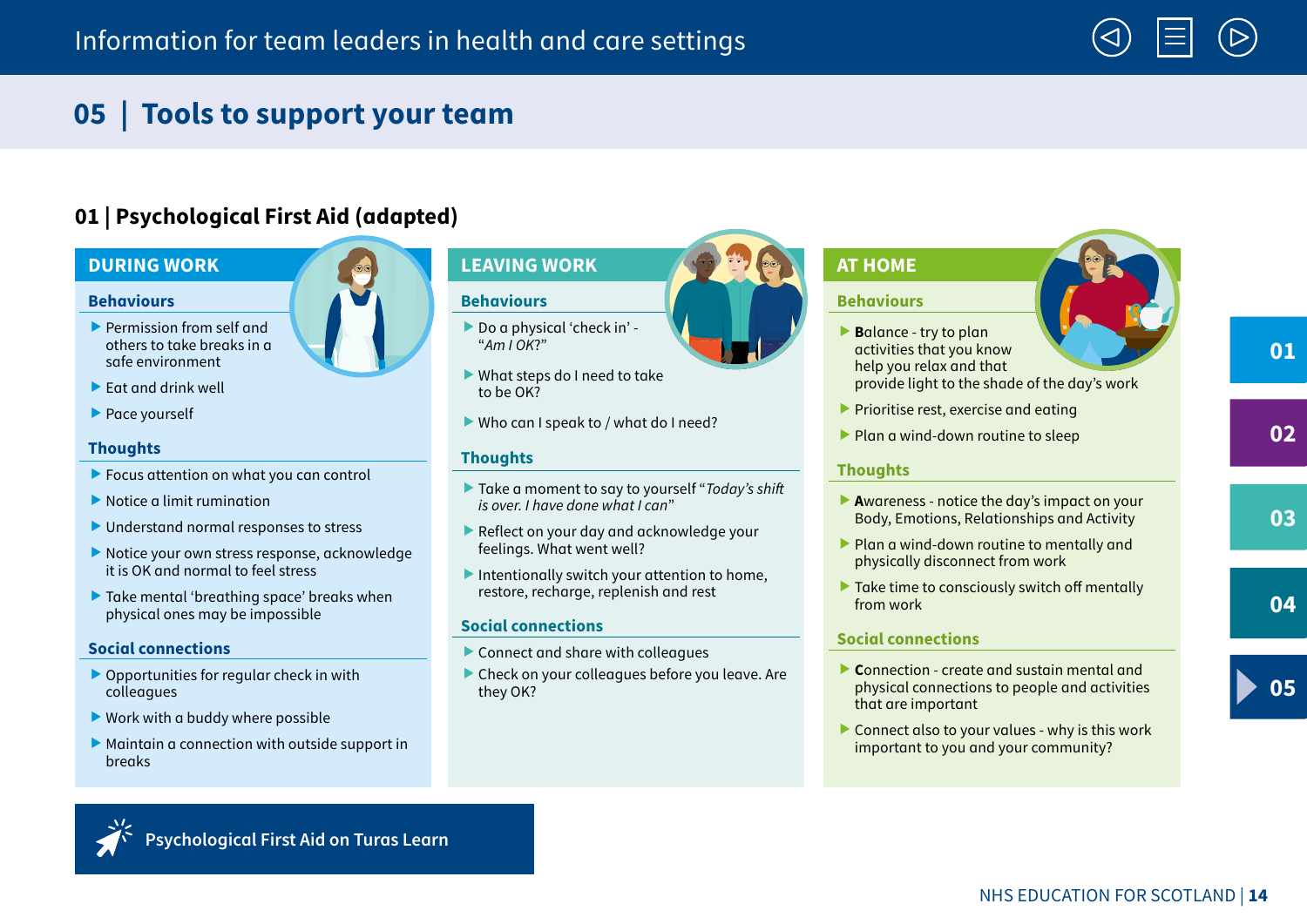### **05 | Tools to support your team**

### **02 | Psychological Wellbeing for Healthcare Workers**

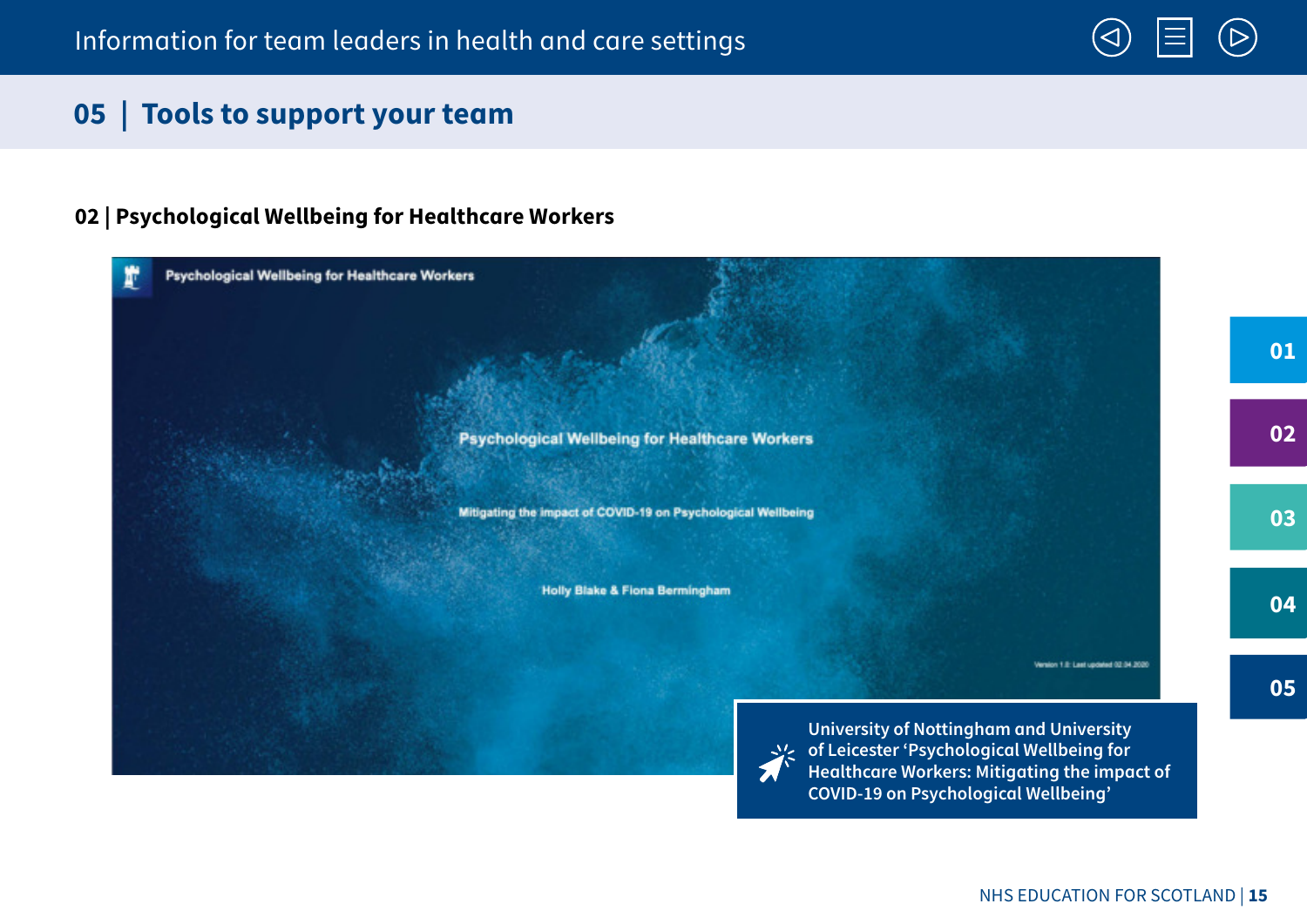

# **05 | Tools to support your team**

### **03| Daily check-in and check-out tool**

| <b>Think about this</b>                                                                                                                                                                                                                                                                                                                                                                                                              | Do this                                                                                                                                                                                                                               | Think about your role                                                                                                                                                                                                                                                                                                                                         |                |
|--------------------------------------------------------------------------------------------------------------------------------------------------------------------------------------------------------------------------------------------------------------------------------------------------------------------------------------------------------------------------------------------------------------------------------------|---------------------------------------------------------------------------------------------------------------------------------------------------------------------------------------------------------------------------------------|---------------------------------------------------------------------------------------------------------------------------------------------------------------------------------------------------------------------------------------------------------------------------------------------------------------------------------------------------------------|----------------|
| <b>Start of the day</b><br>Aim to start the day with a team 'check-in'.<br>This acts like an emotional temperature check<br>and helps team members to say how they really<br>think and feel.<br>It also helps to encourage honesty and build<br>trust, which are essential. If team members feel<br>safe enough to speak up when they don't know<br>the answer, or when they see something that is<br>not right, it will save lives. | Ask your team:<br>1. How are you feeling today?<br>(Suggest using a scale of 1-10, where $1 =$<br>'awful, $10 = 'really good')$<br>2. What's on your mind about what's coming up<br>today?<br>3. What help can I / the team give you? | You're all in this together, so always include<br>yourself in the check-in.<br>Set the tone by answering the questions<br>yourself first. The more honest and open you<br>are, the more honest and open your team will<br>be.<br>People will be feeling fearful and anxious:<br>acknowledge and respect those feelings, but<br>don't try to fix them.         | 01<br>02<br>03 |
| <b>End of the day</b><br>Aim to end the day with a team 'check-out'.<br>This acknowledges the emotional impact of the<br>day and helps team members to let go of things<br>that were difficult for them.<br>It's also a chance to talk about what went well,<br>which is something we often forget to do.                                                                                                                            | Ask your team:<br>1. How was your day today?<br>(Use a scale of 1-10, where $1 = 'awful$ , $10 =$<br>'really good')<br>2. Were there any low points today?<br>3. Were there any high point today?                                     | As in the check-in, always include yourself.<br>Be as open and honest as you can with your<br>team.<br>If the 'low point' is really bothering a team<br>member, see if there's a way you can help them<br>let it go by talking it through with them. It often<br>helps to just acknowledge that today wasn't<br>great, but hopefully tomorrow will be better. | 04<br>05       |
|                                                                                                                                                                                                                                                                                                                                                                                                                                      |                                                                                                                                                                                                                                       | 'High points' are important to acknowledge.<br>Encourage team members to take time to share<br>with each other when things have gone well.                                                                                                                                                                                                                    |                |